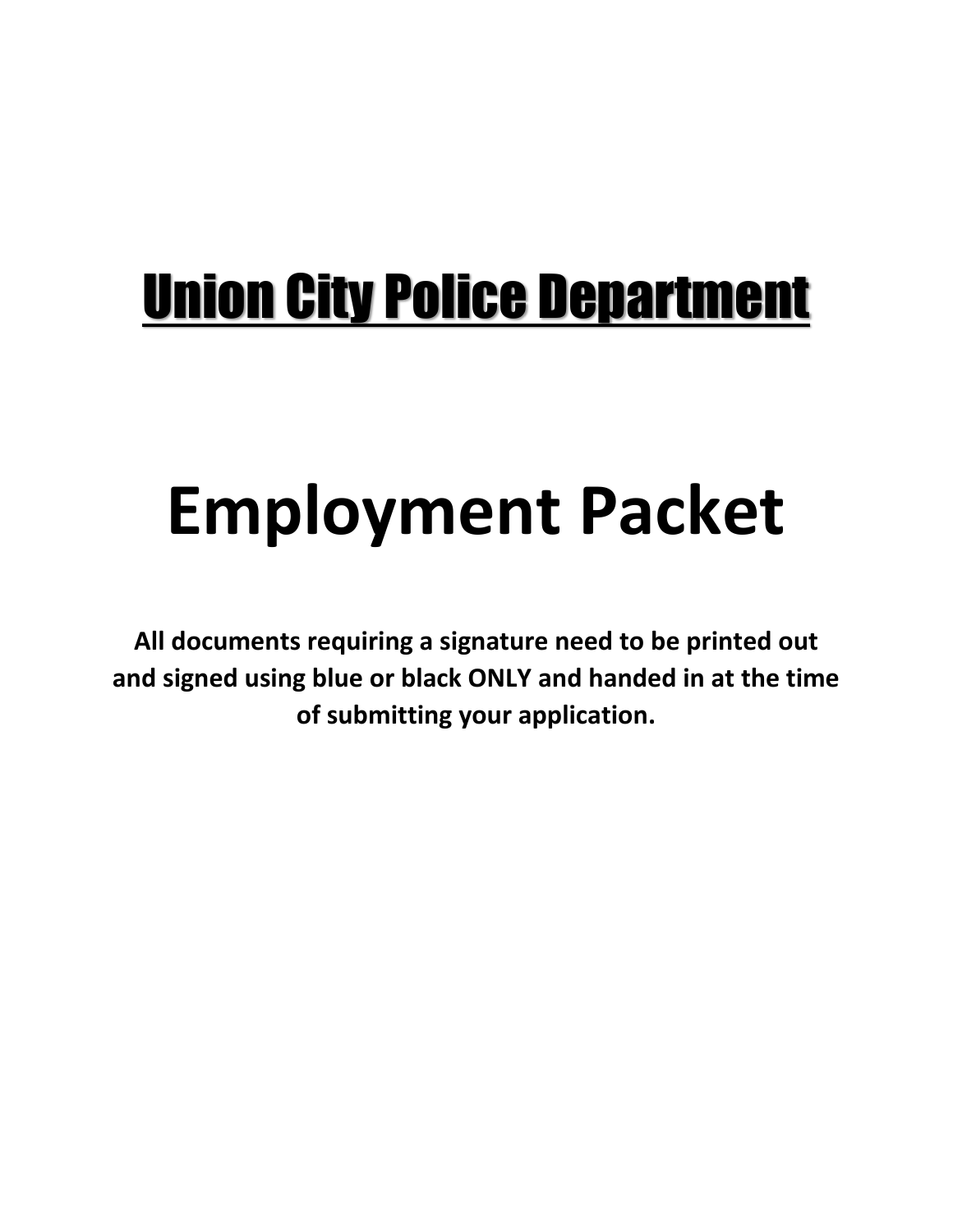#### **COMPONENTS OF THE COMPETITIVE EXAMINATION FOR THE POSITION OF POLICE OFFICER IN THE BOROUGH OF UNION CITY**

§602 A. of the Civil Service Regulations of the Borough of Union City titled "Examination for Police Positions" states:

"The following parts shall comprise the examination process for the position of police officer:"

| Step    | Element                      | <b>Passing Score</b> |
|---------|------------------------------|----------------------|
| 1.      | <b>Physical Agility Test</b> | Pass/Fail            |
| $2_{-}$ | <b>Written Examination</b>   | 70% out of 100%      |
| 3.      | <b>Oral Examination</b>      | 70% out of 100%      |
| 4.      | Medical Examination*         | Pass/Fail            |
| 5.      | Psychological Examination*   | Pass/Fail            |
| 6.      | Background Investigation*    | Pass/Fail            |
|         |                              |                      |

\*This segment is only given to applicants just prior to employment and does not affect your ranking on the list.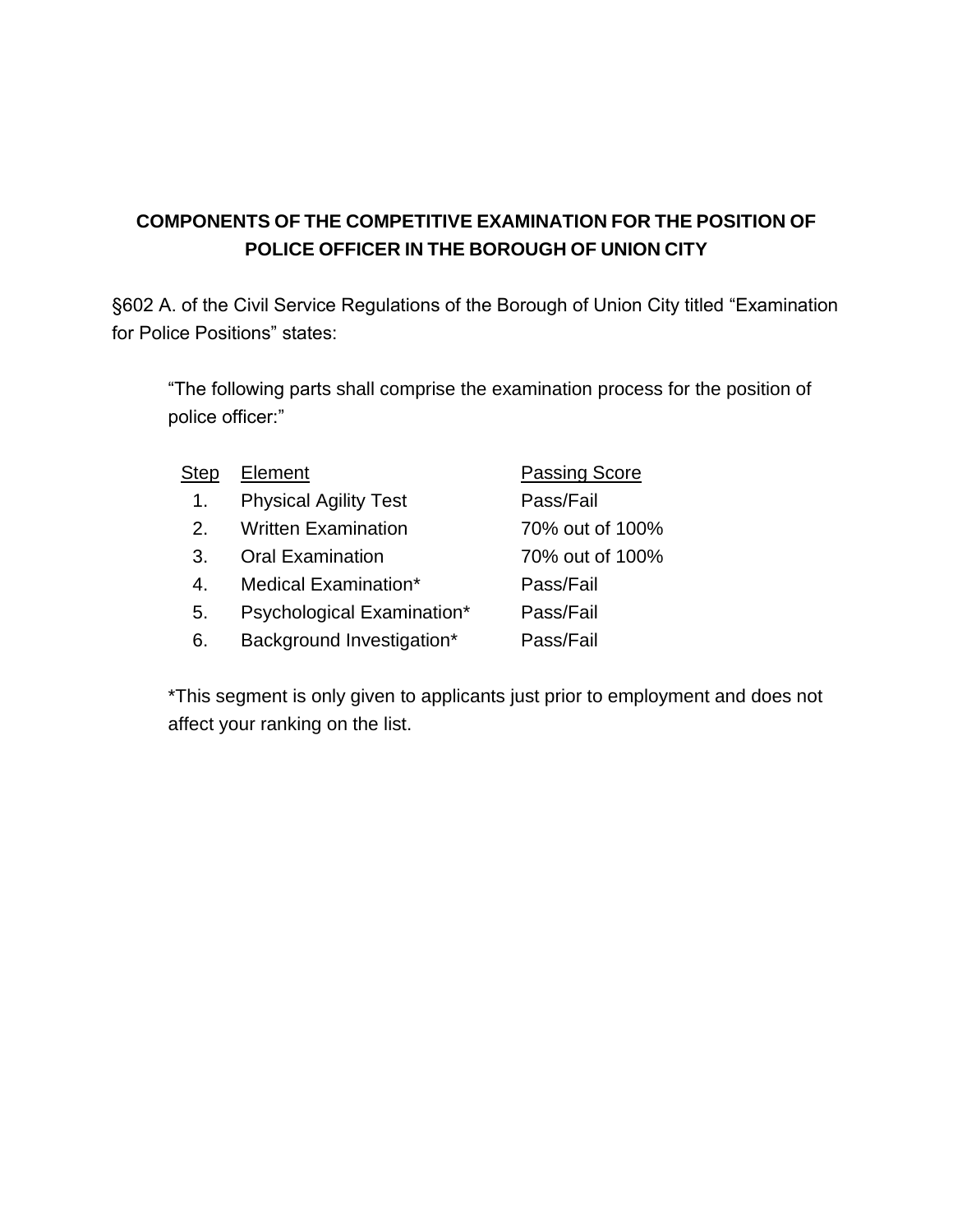### **Application Packet Instructions**

When you return your application, you need to bring and do the following things:

- 1. Return the completed employment application to the police secretary at 13 South Main Street, Union City, PA 16438
- 2. Provide proof of Act 120 Certification.
- 3. For veterans of the United States Armed Forces, provide proof of honorable military discharge or documentation of current military status.
- 4. Bring your driver's license for the Borough to make a photocopy.
- 5. Bring your original Social Security card to have a photocopy made.
- 6. Bring your birth certificate to have a photocopy made. (If you do not have a birth certificate, you can obtain one from the Health Department of Vital Records.)
- 7. Make sure that the person you turn your application in to places your name and the time and date on the proper log.
- 8. Pay an application fee of \$25.00, payable by cash or check to the Union City Borough.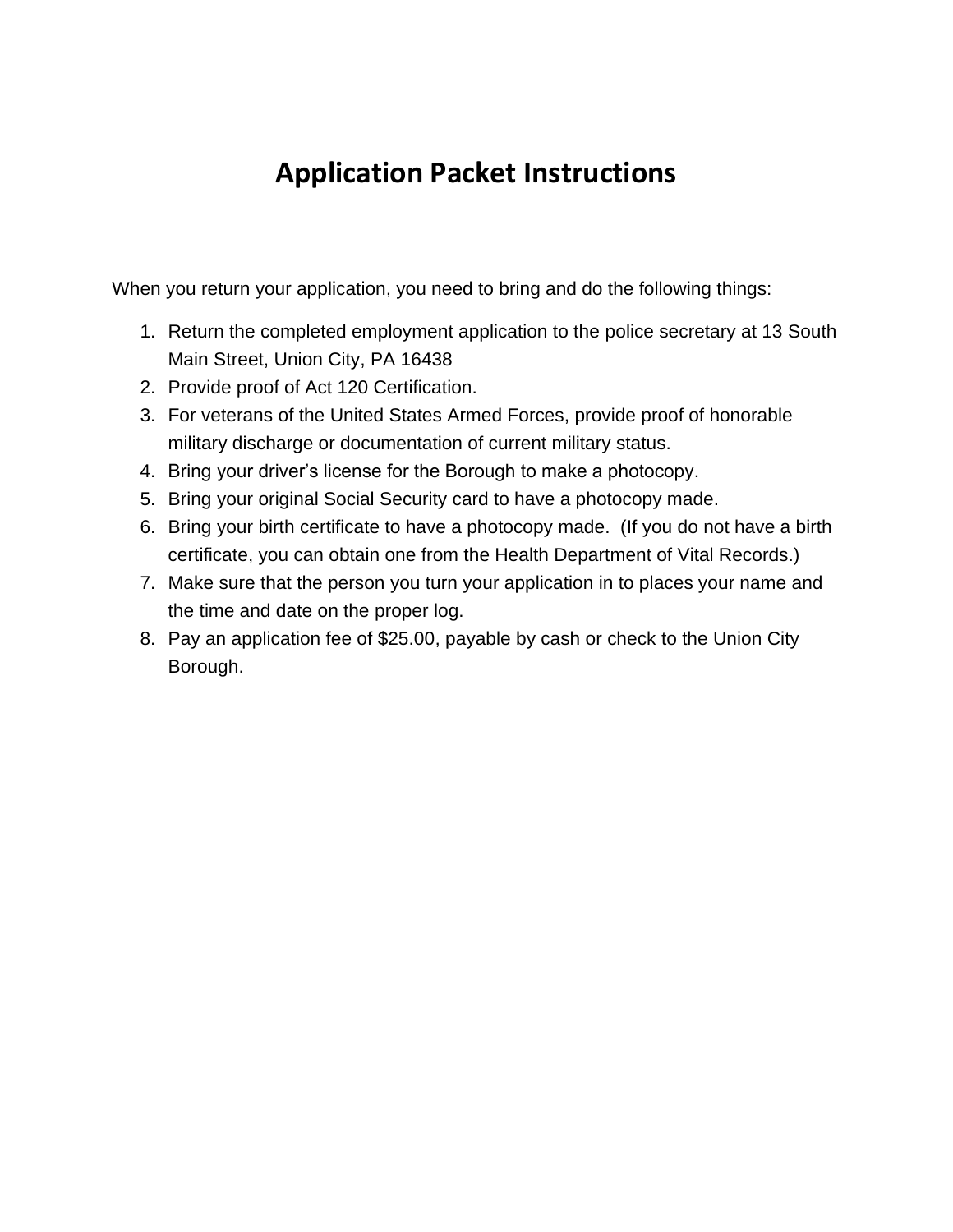#### **JOB DESCRIPTION FOR POLICE OFFICER**

#### **GENERAL DEFINITION**

A police officer in the Borough of Union City will perform general duty police work in the protection of life and property throughout the municipality, prevent violations of statues and ordinances, investigate and suppress disturbances, and investigate complaints. They will be expected to work various shifts to include nights, weekends and holidays.

The work of a police officer consists of varied police assignments. They conduct investigations as directed by a superior officer, perform routine preliminary investigations, and miscellaneous duties, all performed in accordance with departmental rules and regulations. A senior officer regularly checks and evaluates performance. A police officer is required and expected to exercise initiative discretion and good judgment during the performance of required duties.

#### **TYPICAL EXAMPLES OF WORK**

- Enforce state and local laws and regulations
- Patrols as assigned during work shifts
- Checks doors and windows, and examines premises of unoccupied buildings or residences in order to detect suspicious conditions
- Investigates suspicious conditions and complaints and makes arrests on persons who violate laws and ordinances
- Accompanies prisoners to headquarters or court and appears in court as arresting officer
- Directs traffic and either arrests or gives citations to those who break traffic laws
- Investigates accidents as required by law and department regulations and prepares the necessary reports
- Maintains order in crowds and attends parades and other public gatherings as directed
- Makes investigations and enforces state and local laws pertaining to juvenile offenders
- Answers all complaints and takes necessary corrective action
- Give advice on laws and ordinances and general information to the public
- Operates patrol car as required
- Transport prisoners as required
- Assist motorists whose vehicle are broken down or stranded
- Perform all other work as required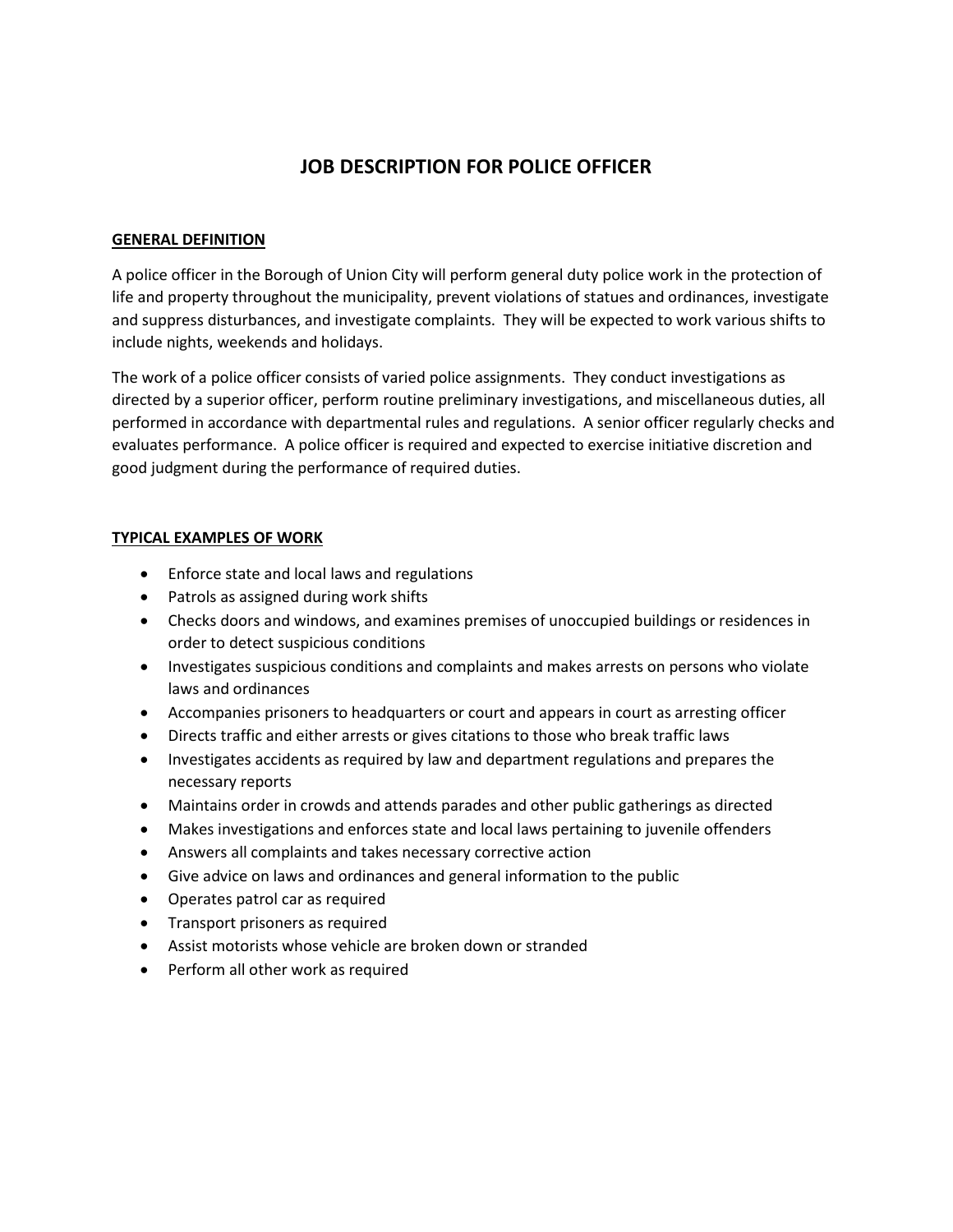#### **REQUIRED KNOWLEDGE SKILLS AND ABILITY**

- Possess good social skills and general intelligence
- Ability to understand and carry out complex oral and written instructions
- Good judgment
- Ability to drive an automobile
- Demonstrated proficiency in the use of firearms
- Excellent moral character; physical strength and ability
- Excellent physical condition

#### **MINIMUM ACCEPTABLE TRAINING AND EXPERIENCE**

High School or GED Diploma, Act 120 Certification

#### **ADDITIONAL REQUIREMENTS**

Must possess a valid PA Operators License

#### ACKNOWLEDGMENT OF NOTIFICATION

I have read and understand the above stated information pertaining to the Job Description for police officer, and my dated signature below acknowledges the receipt of this information

\_\_\_\_\_\_\_\_\_\_\_\_\_\_\_\_\_\_\_\_\_\_\_\_\_\_\_\_\_\_\_\_\_\_\_ \_\_\_\_\_\_\_\_\_\_\_\_\_\_\_\_\_\_\_\_\_\_\_\_\_\_

Signature Date Date

SERVER>JOB APPLICATION AND NEW HIRE PAPERWORK>JOB DESCRIPTION POLICE OFFICER

2/2020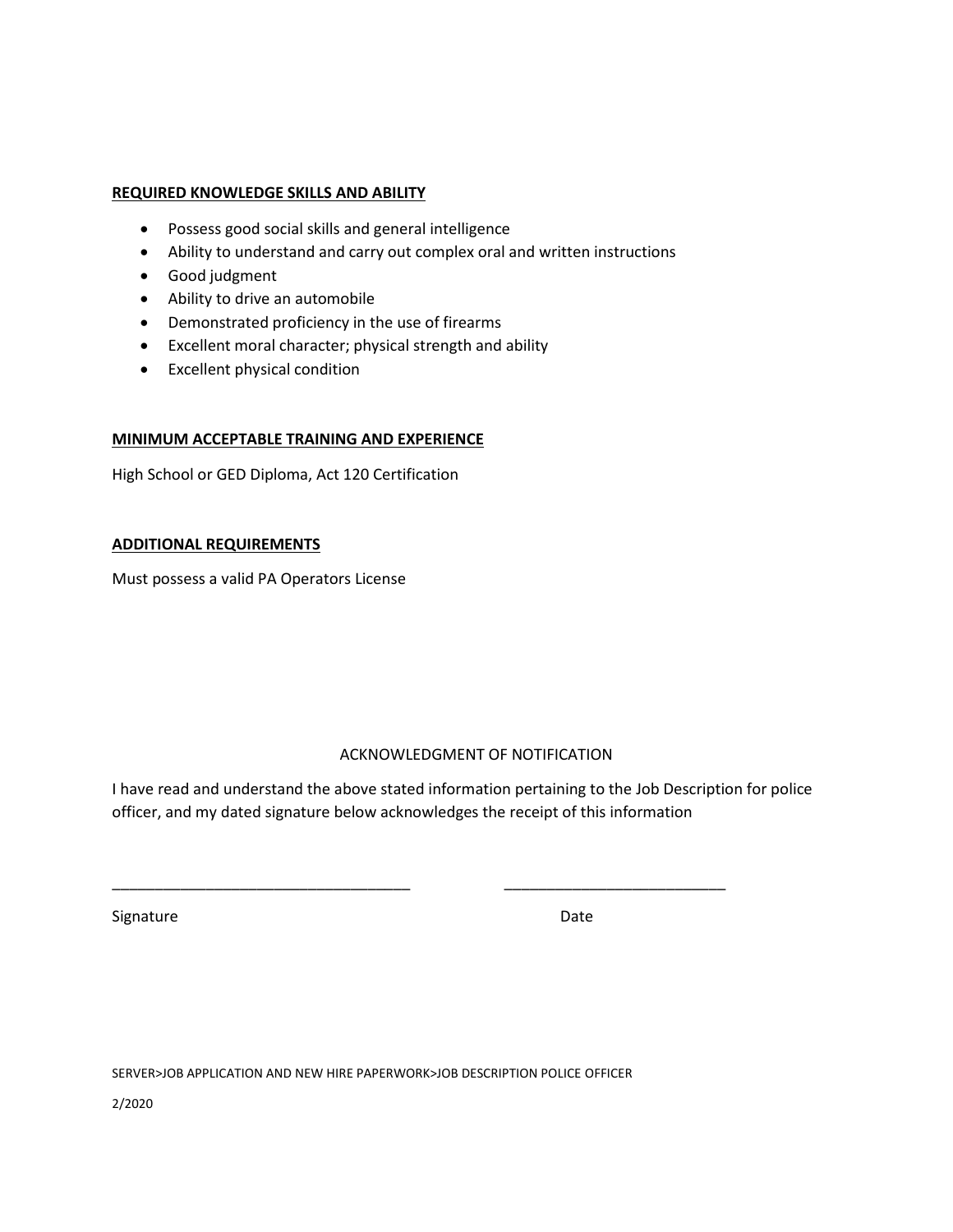#### **APPLICATION**

*(Print legibly with blue or black ink only)*

#### **PERSONAL DATA**

| Last name | First name            |          | Middle name |  |
|-----------|-----------------------|----------|-------------|--|
|           |                       |          |             |  |
|           | <b>Street Address</b> |          |             |  |
|           |                       |          |             |  |
| City      | State                 | Zip Code | County      |  |
|           |                       |          |             |  |
|           |                       |          |             |  |
|           |                       |          |             |  |
|           |                       |          |             |  |
|           |                       |          |             |  |
| City      | <b>State</b>          |          | County      |  |

#### **QUESTIONS**

*The following questions must be answered and will be part of your permanent application package*

| Have you ever applied with us before?                                                              |     | No. |
|----------------------------------------------------------------------------------------------------|-----|-----|
| If Yes, give date:                                                                                 |     |     |
| Are you a citizen of the United States?                                                            | Yes | No  |
| Are you at least 21 years of age or older?                                                         | Yes | No  |
| Cinee the ses of 10 but within the leat three years hous you want and clearly cubetance of the sea |     |     |

**Since the age of 18, but within the last three years, have you used any illegal substance other than marijuana?** Yes No

**Since the age of 18, but within the last three years, have you been charged with and convicted of Driving**  Under the Influence (DUI) or Driving While Intoxicated (DWI)? <br>
Yes No

**Since the age of 18, have you engaged in sexual contact with a person less than 16 years of age when you were four or more years older than the person, with or without the person's consent?** Yes No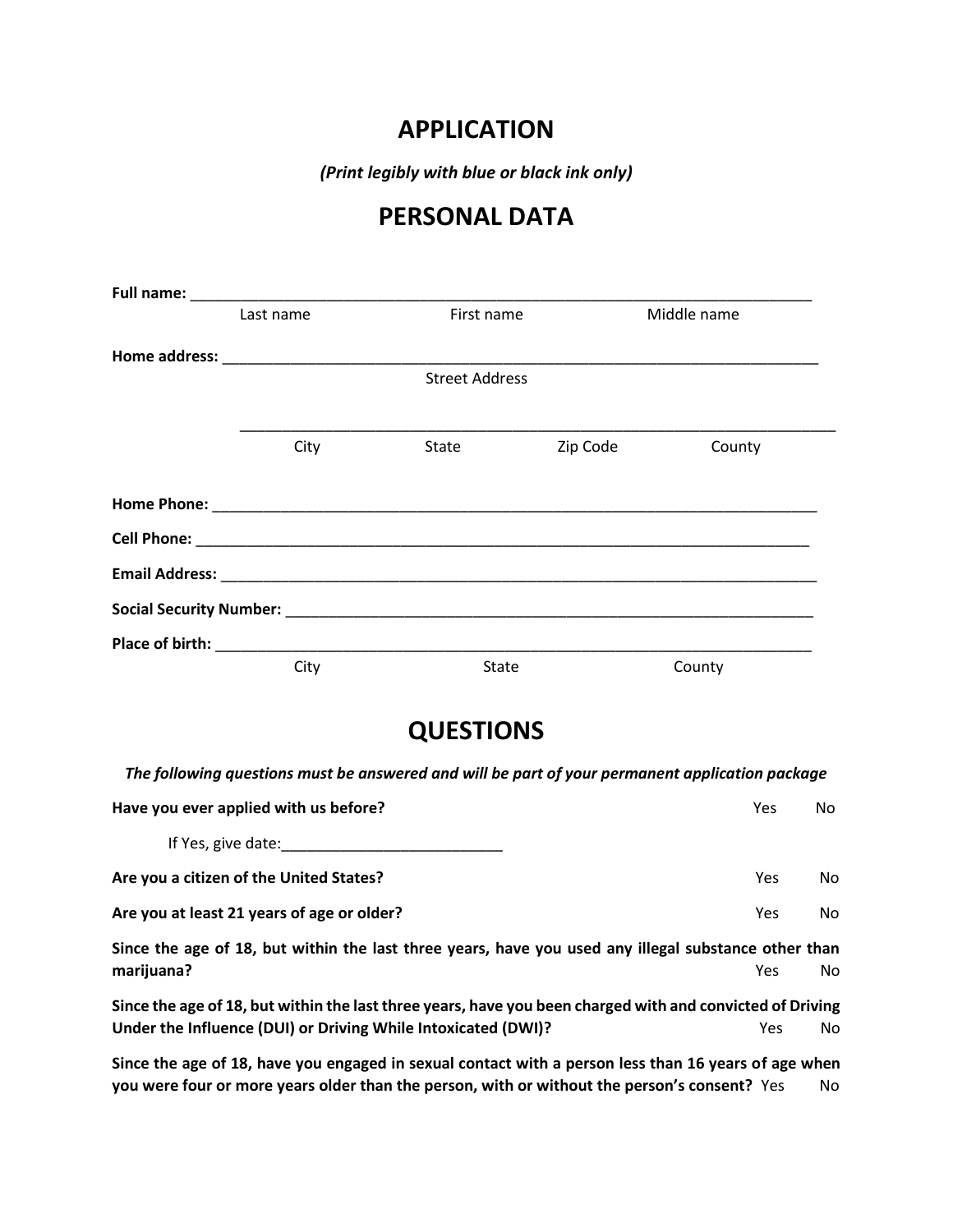**Since the age of 18, have you been convicted of a criminal offense graded as a Misdemeanor-2 or above? (Do not report DUI or DWI conviction reported above) No State State State State State State State State State State State State State State State State State State State State State State State State State State State S** 

#### **MILITARY**

| Have you ever served in any branch of the United States Military?                                      |      |     |
|--------------------------------------------------------------------------------------------------------|------|-----|
| If Yes, list all branches that you served in:                                                          |      |     |
| Since the age of 18, have you been dishonorably discharged from the United States Military? Yes        |      | No  |
| If Yes, list your type of discharge and any pertinent specifics:                                       |      |     |
|                                                                                                        |      |     |
|                                                                                                        |      |     |
| Have you ever been court-martialed, tried on charges, or subject of an Article 15, Company punishment, |      |     |
| and or any other disciplinary action while a member of the Armed Forces?                               | Yes  | No. |
| Are you currently a member of a U.S. Reserve or State Guard Organization?                              | Yes. | No. |
| If Yes, list what organization you are an active member:                                               |      |     |

#### **VERIFICATION**

I certify that there are no misrepresentations, omissions or falsifications in the foregoing statements and answers and that the information I have provided in the application are true and correct to the best of my knowledge, belief and are made in good faith. I understand that any false statement contained therein is subject to the penalties prescribed by 18 PA. C.S.A. § 4904, relating to unsworn falsification to authorities.

Signature

\_\_\_\_\_\_\_\_\_\_\_\_\_\_\_\_\_\_\_\_\_\_\_\_\_\_\_\_\_\_\_\_\_\_\_\_

\_\_\_\_\_\_\_\_\_\_\_\_\_\_\_\_\_\_\_\_\_\_\_\_\_\_\_\_\_\_\_\_\_\_\_\_

\_\_\_\_\_\_\_\_\_\_\_\_\_\_\_\_\_\_\_\_\_\_\_\_\_\_\_\_\_\_\_\_\_\_\_\_

Print Name

Date